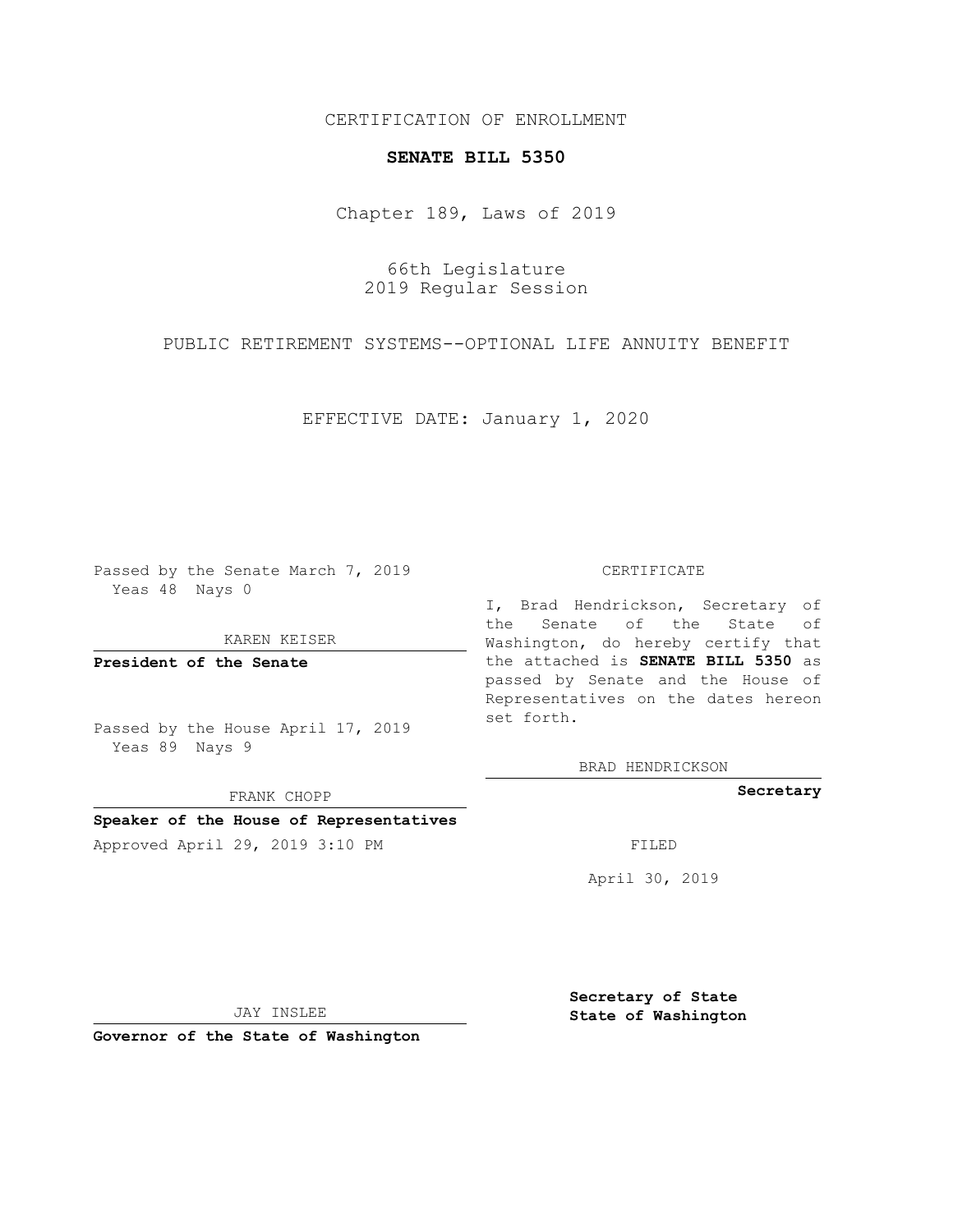## **SENATE BILL 5350**

Passed Legislature - 2019 Regular Session

**State of Washington 66th Legislature 2019 Regular Session By** Senators Conway, Bailey, and Schoesler; by request of Select Committee on Pension Policy

1 AN ACT Relating to an optional life annuity benefit for members 2 of the public employees' retirement system, school employees' 3 retirement system, and public safety employees' retirement system; 4 adding a new section to chapter 41.40 RCW; adding a new section to 5 chapter 41.37 RCW; adding a new section to chapter 41.35 RCW; and 6 providing an effective date.

7 BE IT ENACTED BY THE LEGISLATURE OF THE STATE OF WASHINGTON:

8 NEW SECTION. **Sec. 1.** A new section is added to chapter 41.40 9 RCW to read as follows:

 (1) At the time of retirement, a plan 1 member may purchase an optional actuarially equivalent life annuity benefit from the public employees' retirement system plan 1 fund established in RCW 41.50.075. A minimum payment of five thousand dollars is required.

 (2) At the time of retirement, a plan 2 or plan 3 member may purchase an optional actuarially equivalent life annuity benefit from the public employees' retirement system combined plan 2 and plan 3 fund established in RCW 41.50.075. A minimum payment of five thousand 18 dollars is required.

19 (3) Subject to rules adopted by the department, a member 20 purchasing an annuity under this section must pay all of the cost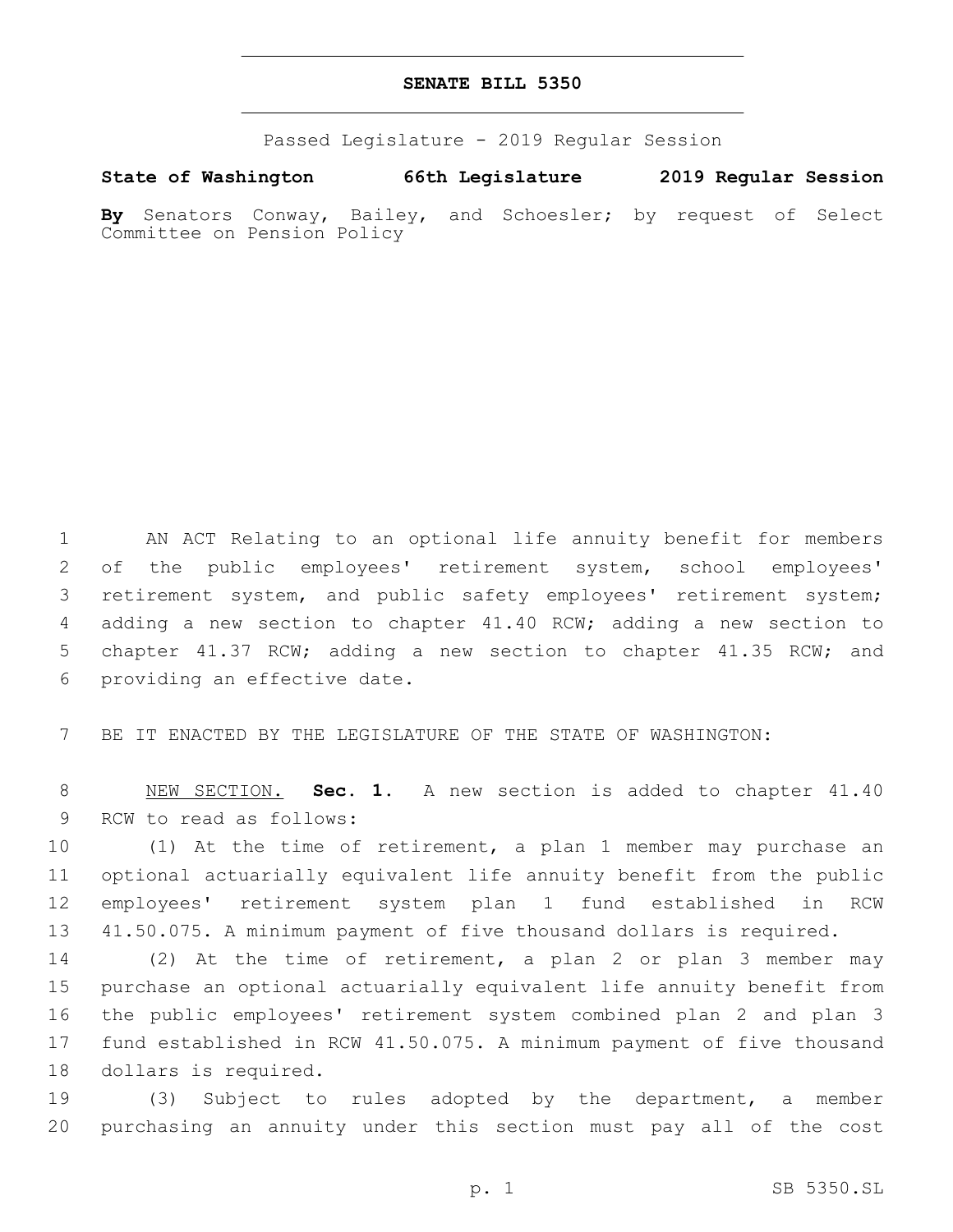with an eligible rollover, direct rollover, or trustee-to-trustee 2 transfer from an eligible retirement plan.

 (a) The department shall adopt rules to ensure that all eligible rollovers and transfers comply with the requirements of the internal revenue code and regulations adopted by the internal revenue service. The rules adopted by the department may condition the acceptance of a rollover or transfer from another plan on the receipt of information necessary to enable the department to determine the eligibility of any transferred funds for tax-free rollover treatment or other 10 treatment under federal income tax law.

 (b) For the purposes of this subsection (3), "eligible retirement plan" means a tax qualified plan offered by a governmental employer.

 (4) The legislature reserves the right to amend or repeal this 14 section in the future.

 NEW SECTION. **Sec. 2.** A new section is added to chapter 41.37 16 RCW to read as follows:

 (1) At the time of retirement, a plan 2 member may purchase an optional actuarially equivalent life annuity benefit from the public safety employees' retirement system plan 2 fund established in RCW 41.50.075. A minimum payment of five thousand dollars is required.

 (2) Subject to rules adopted by the department, a member purchasing an annuity under this section must pay all of the cost with an eligible rollover, direct rollover, or trustee-to-trustee 24 transfer from an eligible retirement plan.

 (a) The department shall adopt rules to ensure that all eligible rollovers and transfers comply with the requirements of the internal revenue code and regulations adopted by the internal revenue service. The rules adopted by the department may condition the acceptance of a rollover or transfer from another plan on the receipt of information necessary to enable the department to determine the eligibility of any transferred funds for tax-free rollover treatment or other 32 treatment under federal income tax law.

 (b) For the purposes of this subsection (2), "eligible retirement plan" means a tax qualified plan offered by a governmental employer.

 (3) The legislature reserves the right to amend or repeal this 36 section in the future.

 NEW SECTION. **Sec. 3.** A new section is added to chapter 41.35 38 RCW to read as follows: